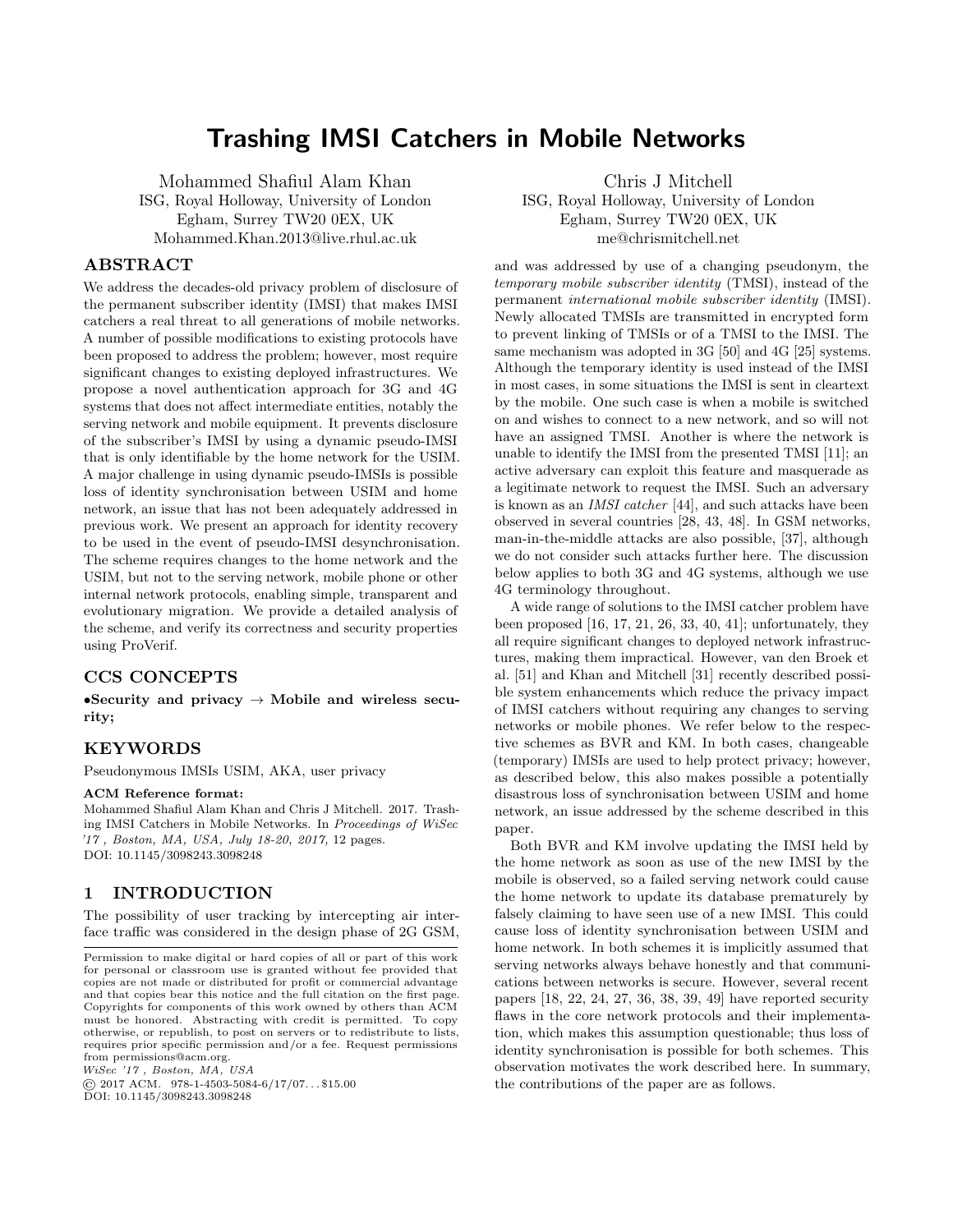- We propose a new authentication approach using dynamic pseudonyms that does not affect the serving networks and the mobile equipment.
- We present an approach for identity recovery for use in the event of identity desynchronisation.
- We provide a detailed analysis of the scheme, and verify its correctness and security properties using ProVerif.

The remainder of the paper is structured as follows. In Section [2](#page-1-0) key terminology for, and features of, mobile telephony systems are introduced. The BVR and KM schemes are introduced in Section [3.](#page-2-0) The proposed new authentication scheme is described in detail in Section [4,](#page-3-0) and Section [5](#page-6-0) gives a novel approach for identity recovery. Section [6](#page-7-0) provides analyses, and Section [7](#page-9-0) reports on a formal verification of the scheme. Section [8](#page-9-1) provides a summary of other related work, and conclusions are drawn in Section [9.](#page-9-2)

# <span id="page-1-0"></span>2 MOBILE TELEPHONY SYSTEMS

# 2.1 Terminology

A complete mobile phone is referred to as a user equipment (UE), where the term covers both the mobile equipment (ME), i.e. the phone, and the *universal subscriber identity* module (USIM) within it, where the USIM takes the form of a cut-down smart card. The USIM embodies the relationship between the human user and the issuing home network, where this relationship includes the IMSI, the telephone number of the UE, and other user (subscriber) data, together with a secret key  $K$  which forms the basis for all the air interface security features. Within the USIM, information is stored in hierarchically structured files, known as elementary files (EFs), dedicated files and application dedicated files. The USIM data storage capabilities are specified in Section 10.1 of 3GPP TS 21 111 [\[5\]](#page-10-11).

To attach to a mobile network, a UE connects via its radio interface to a radio tower, linked to the core network mobility management entity (MME). The MME is responsible for authenticating and tracking the location of UEs, paging, and interfacing with the home subscriber server (HSS), e.g. to obtain authentication data and update location data. The HSS resembles the home location register (HLR) of 3G systems, and stores mobility and service data for subscribers. It contains the authentication centre (AuC), which stores the unique secret key  $K$  for each USIM. The MME is part of the serving network (SN), whereas the HSS is the home network (HN) component.

# 2.2 Identities

IMSI: An IMSI is a string of 15 decimal digits, of which the first three are the mobile country code (MCC), and the next two or three form the mobile network code (MNC) that identifies the network operator. The MNC length, i.e. whether it is two or three digits, is a national matter. The remaining nine or ten digits, known as the mobile subscriber identification number (MSIN), are administered by the operator in line

with national policy [\[6,](#page-10-12) [47\]](#page-11-15). IMSIs thus have geographical significance, and are typically managed by the network operator in blocks. The MCC/MNC combination uniquely identifies the HN, and is known as the public land mobile network identity (PLMN-ID). The MSIN is used by the network operator to identify the subscriber for billing and other operational purposes. Each IMSI uniquely identifies the mobile and the HN. The IMSI is stored in the USIM and is normally fixed. An IMSI is represented in binary coded decimal, and is stored in the elementary file  $EF_{IMSI}$  [\[9\]](#page-10-13).

International Mobile Equipment Identity (IMEI): An IMEI is a string of 15 decimal digits used to uniquely identify an ME, allowing stolen equipment to be blacklisted. Since it is permanent, if sent in cleartext it could compromise user privacy. However, the 4G standards prohibit a UE from transmitting an IMEI until after a security context has been activated [\[25\]](#page-10-0); as a result, if equipment behaves in accordance with the standards, the IMEI should not pose a privacy threat, and so we do not discuss it further here.

Temporary Identities: To enhance user privacy, both 3G and 4G networks employ temporary subscriber identities, namely the TMSI (3G) and the GUTI (4G), avoiding the need to send the IMSI across the air interface. When a subscriber moves from one location area to another, its temporary identity is updated by the SN. A location area is a geographical sub-division of a network coverage area; depending on the service, similar sub-divisions are known as routing areas and tracking areas. Although a subscriber is temporarily traceable via its temporary identity, the length of time a single temporary identity remains valid is configurable by the SN.

### <span id="page-1-1"></span>2.3 Authentication

Authentication in 3G and 4G systems is performed using the authentication and key agreement (AKA) protocol. In AKA, the HN's AuC generates authentication vectors (AVs) containing the required data to perform authentication, and sends them to the SN. More specifically, an AV contains a random 'challenge' RAND, an expected response XRES, an authentication token  $A U T N$ , and a master session key  $K_{ASME}$ . AKA starts with the SN sending a user authentication request to the UE. The UE checks the validity of this request, and then sends a user authentication response. The SN checks this response to authenticate the UE. This enables the UE and network to authenticate each other.

To participate in AKA, the USIM has a long term secret key  $K$ , known only to the USIM and the USIM's HN, and a sequence number  $SQN$ , maintained by both USIM and HN. The key  $K$  never leaves the USIM, and the values of  $K$  and SQN are protected by the USIM's physical security features. The 48-bit SQN enables the UE to verify the 'freshness' of the user authentication request. More specifically, the request message contains two 128-bit values: RAND and AUTN, where RAND is a random number generated by the HN, and  $AUTN$  consists of the concatenation of:  $SQN \oplus AK$  (48 bits), AMF (16 bits), and MAC (64 bits), where  $\oplus$  denotes bitwise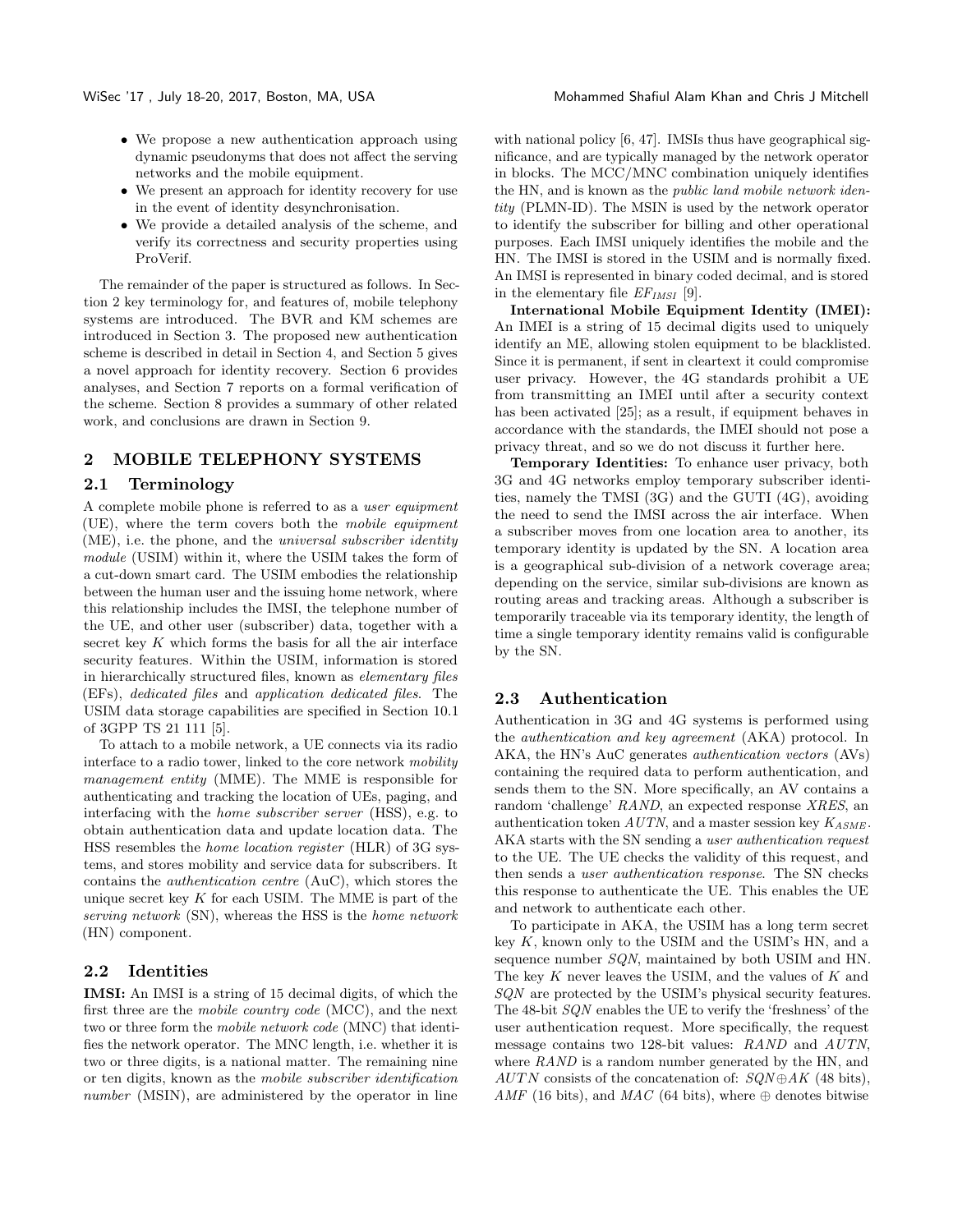exclusive-or. The MAC is a message authentication code computed as a function of RAND, SQN, AMF, and the long term secret key  $K$ , using a MAC algorithm known as  $f1$ . The value  $AK$  is computed as a function of K and RAND, using a cipher mask generating function known as  $f5$ . The  $AK$ functions as a means of encrypting  $SQN$ ; this is necessary since, if sent in cleartext, the SQN value would potentially compromise user identity confidentiality, given that the value of SQN is USIM-specific.

On receipt of these two values, the USIM uses the received  $RAND$ , along with its stored value of  $K$ , to regenerate the value of  $AK$ , which it can then use to recover  $SQN$ . It next uses its stored key  $K$ , together with the received values of RAND, SQN, and AMF, in function  $f1$  to regenerate  $XMAC$ ; if the newly computed value agrees with the MAC value received in AUTN then the first stage of authentication has succeeded. The USIM next checks that  $SQN$  is a 'new' value; if so it updates its stored SQN value and the network has been authenticated. If authentication succeeds, the USIM computes another message authentication code, called RES, and sends it to the network as part of the user authentication response. If this RES agrees with the value expected by the SN (XRES in the AV) then the UE is deemed authenticated by the SN.

AKA relies on a set of cryptographic functions known as  $f1-f5$ ,  $f1^*$ , and  $f5^*$ . Although implementation of these functions is operator-specific and not fully standardized, the 3GPP documents [\[13,](#page-10-14) [14\]](#page-10-15) give an example set of algorithms for these functions. In this paper we assume that the network operators use functions with similar characteristics to those proposed by 3GPP [\[13,](#page-10-14) [14\]](#page-10-15).

Error Reporting: The AKA protocol could fail for a variety of reasons, as discussed in 3GPP TS 24.008 [\[8\]](#page-10-16). In this paper we are interested in the failures involving the authentication challenge: a MAC-failure arises if the MAC sent by the network does not match the value the USIM computes, and a sync-failure occurs if the SQN value sent by the network is not greater than the USIM's stored value. A MAC-failure is reported via a signalling message, whereas a sync-failure is communicated via a token known as AUTS. An AUTS is constructed by concatenating a masked version of the USIM's SQN and a MAC computed by the USIM, known as MAC-S. The USIM computes MAC-S using the function  $f1^*$  with inputs: the received RAND, its stored key K, its own  $SQN$ , and a dummy value of  $AMF$  [\[11\]](#page-10-1). To conceal SQN, the USIM masks it with AK, computed using a variant of  $f5$  known as  $f5^*$ .

# <span id="page-2-1"></span>2.4 Location Update

A UE can initiate a location update procedure for a range of reasons, including: routing area update, tracking area update, and routing/tracking area update with IMSI attach [\[7\]](#page-10-17). On receiving a location update request, the SN runs AKA, enables the security context, and sends a new temporary identity to the UE; it then initiates a location update with

the subscriber's HN (see 3GPP TS 23.012 [\[2\]](#page-10-18) and 3GPP TS 23.401 [\[7\]](#page-10-17)).

# <span id="page-2-0"></span>3 THE BVR AND KM SCHEMES

We next introduce the operation of the BVR and KM schemes (see Section [1\)](#page-0-0), which relate to the scheme we propose in this paper. We also discuss the desynchronisation problem present in both schemes, which motivates the design of the scheme described in the remainder of this paper.

## 3.1 The BVR Scheme

In BVR [\[51\]](#page-11-9), the subscriber's IMSI is replaced with a changing pseudonym called the pseudo mobile subscriber identifier (PMSI), which is only resolvable by the USIM's HN. The structure of a PMSI is the same as that of an IMSI, and it is treated like an IMSI by the SN which is unaware of the fact it is not an IMSI. The scheme requires the AuC to store three additional values for each USIM: a new shared secret key  $k_e$ , the current PMSI in use by the subscriber, and a future PMSI. When requested by an SN for an AV for a particular PMSI, the AuC executes the following steps.

- (1) It compares the PMSI with all current and future PMSIs, and continues if it finds a match.
- (2) If the match is with a future PMSI, the AuC updates the subscriber's current PMSI to equal the received PMSI, and assigns a randomly chosen PMSI from the pool of free PMSIs to be the subscriber's future PMSI. If the match is with a current PMSI then the AuC database is unchanged.
- (3) The AuC computes the RAND by AES-encrypting the concatenation of the 34-bit binary-coded MSIN part of the future PMSI and the subscriber's current SQN, using the key  $k_e$ .
- (4) The AuC computes the other authentication parameters in the AV as a function of the computed RAND (in the standard way), and transmits the AV to the SN.

The USIM must possess  $k_e$ , along with the current and future PMSIs. On receiving RAND and AUTN, the USIM executes the usual AKA steps; if AKA is successful, the USIM decrypts the received RAND and compares the recovered  $SQN$  value with the received  $SQN$ . If they agree, the USIM extracts the binary-encoded MSIN, converts it to binary coded decimal, and uses it to compute the new future PMSI. The USIM continues for the moment to use its current PMSI. When the USIM next receives an identity request, it sets its stored current PMSI to the stored future PMSI, and responds with this new value. That is, an updated PMSI is only used on the next occasion that the USIM receives an identity request, preventing linking of new and old PMSI values by observers. However, how the ME will be made aware of the new PMSI is not discussed in [\[51\]](#page-11-9).

### 3.2 The KM Scheme

Analogously to BVR, KM [\[31\]](#page-11-10) makes use of multiple IMSIs for an individual USIM. The scheme requires the AuC to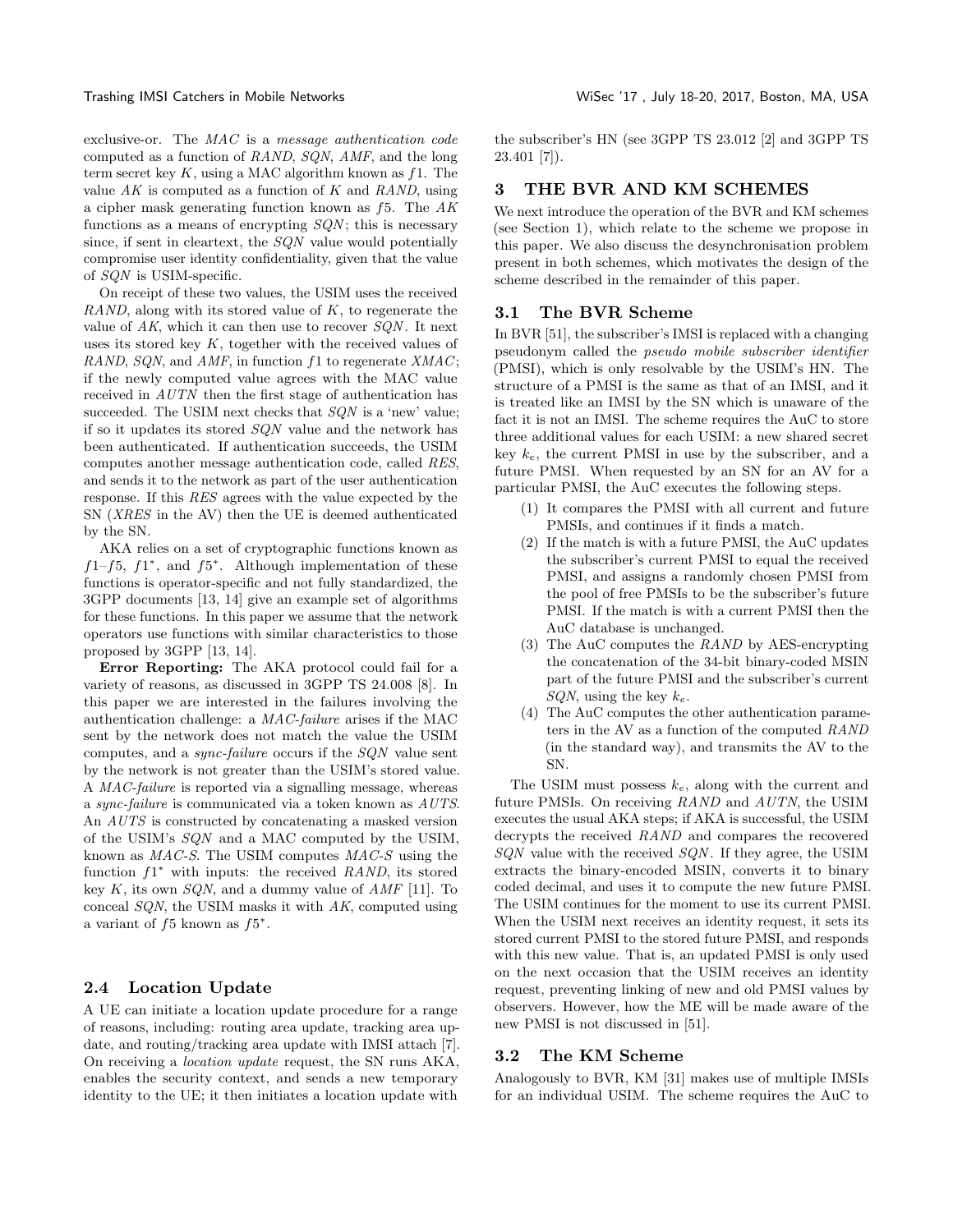store an IMSI-change flag for each subscriber indicating whether an IMSI change is required, and up to two IMSIs:  $IMSI_{allocated}$  and  $IMSI_{intransit}$ . The event that triggers setting of the IMSI-change flag is a policy matter for the network. When requested by an SN for an AV for a particular IMSI, the AuC executes the following steps.

- (1) It compares the IMSI with all  $IMSI_{allocated}$  and  $IMSI_{in}$ transit values, and continues if it finds a match.
- (2) If the match is with an  $IMSI_{intransit}$ , the AuC adds the subscriber's current *IMSI*<sub>allocated</sub> to the pool of unused IMSIs, sets *IMSI<sub>allocated</sub>* to the received IMSI, and clears the subscriber's  $IMSI_{intransit}$  value.
- (3) It checks the IMSI-change flag, and computes an AV in the standard way if the flag is cleared; otherwise it computes an AV as follows.
	- (a) The AuC computes a 64-bit MAC as a function of the subscriber's SQN and the shared secret key  $K$ , using a variant of the existing  $f1$  function, the presence of which is used to instruct the USIM to make an IMSI change (see below).
	- (b) The AuC generates a 48-bit mask key  $EK$  as a function of the subscriber's  $SQN$  and K, using a variant of the existing  $f5$  function.
	- (c) If the subscriber's  $IMSI_{intransit}$  is null, the AuC assigns a free IMSI to it.
	- (d) The AuC XORs the MSIN part of the subscriber's  $IMSI_{intransit}$  (binary coded decimal) with  $EK$ , and computes  $RAND$  by concatenating the MAC, the masked MSIN, and a 16-bit random number.
	- (e) The AuC computes the other authentication parameters in the AV in the standard way.

The USIM must temporarily store the value of the last received IMSI. On receipt of an authentication request, the USIM uses the standard AKA procedure. After successfully completing AKA, the USIM computes MAC as a function of the received SQN, and compares it with the appropriate part of RAND. If they match, the USIM regenerates EK and XORs it with the masked MSIN extracted from RAND. The USIM then constructs the new IMSI by prefixing the retrieved cleartext MSIN with the PLMN-ID. If the constructed IMSI is different to its current stored value, the USIM updates both the stored value and the elementary file  $EF_{IMSI}$ , which contains the IMSI. The USIM then uses the proactive UICC feature [\[10\]](#page-10-19) to instruct the ME to read this file, causing it to start using the new IMSI.

### <span id="page-3-1"></span>3.3 Practical Issues with BVR and KM

Unfortunately, both schemes are susceptible to possible identity desynchronisation, i.e. where the USIM and its HN hold different IMSI values. An active adversary capable of presenting an IMSI of its choice to the HN could cause the HN to incorrectly update its database if the presented IMSI is equal to a stored future PMSI (for BVR) or a stored  $IMSI_{intransit}$ (for KM). If the corresponding USIM has not received the new IMSI (or PMSI), this could cause a permanent denial of service, since there will be no way for synchronisation to be regained.

Desynchronisation could arise in a variety of ways. One possible scenario involves a compromised SN sending randomly chosen IMSIs to an HN, e.g. embedded in an AV request. If a received IMSI is equal to a currently free IMSI, the HN will respond with an error in the standard way. If the IMSI is equal to a current IMSI (a current PMSI for BVR, or an *IMSI<sub>allocated</sub>* for KM), the HN will provide an AV. Finally, and most importantly here, if the IMSI is equal to a future IMSI (a future PMSI for BVR, or an  $IMSI_{intransit}$ for KM), then there will be a loss of IMSI synchronisation if the mobile to which the future IMSI belongs has not received it, and this could cause a permanent denial of service.

A related but distinct scenario involves a malicious or malfunctioning ME submitting random IMSIs to an SN. The SN will use a received IMSI to request an AV from the HN indicated by the PLMN-ID part of the IMSI. The remainder of the attack will work exactly as in the scenario described in the previous paragraph; that is, if the random IMSI happens to equal a stored future IMSI for a USIM which has not yet received this IMSI, then the corresponding USIM will suffer from a catastrophic identity desynchronisation. Hence any such changeable IMSI scheme needs to incorporate an identity recovery mechanism.

Also, both BVR and KM involve changing the IMSI at the HN. This introduces major management concerns because the IMSI is the only permanent unique identifier in the HN, and other services depend on fixed IMSIs. Thus, a scheme supporting pseudonyms without changing the IMSIs in the HN would be highly advantageous.

# <span id="page-3-0"></span>4 PRIVACY ENHANCED AKA

We now describe a new set of modifications to the operation of 3G and 4G systems designed to address the same privacy concerns as the BVR and KM schemes, and using very similar ideas. However, it incorporates significant additional features that protect against permanent loss of identity synchronisation between a USIM and its HN. The scheme also avoids changing the IMSI in the HN, i.e. it addresses both the major concerns raised in Section [3.3.](#page-3-1)

# 4.1 Overview

Just like BVR and KM, the scheme uses changing pseudonyms. The scheme avoids sending the subscriber MSIN across any communication channels, including the radio path and the core network, and instead uses a transient identity (TID), i.e. a temporary identity managed by the HN with the same length as an MSIN. The TID works rather like the TMSI except that TIDs are managed by the HN instead of the SN. The TID provides subscriber pseudonymity on the air interface, avoiding the need for cleartext transmission of the IMSI. TIDs are mapped to fixed MSINs in the HN database, and the IMSI is only accessible by the HN.

The initial pseudo-IMSI, equal to the concatenation of the PLMN-ID and the initial TID, must be stored in a USIM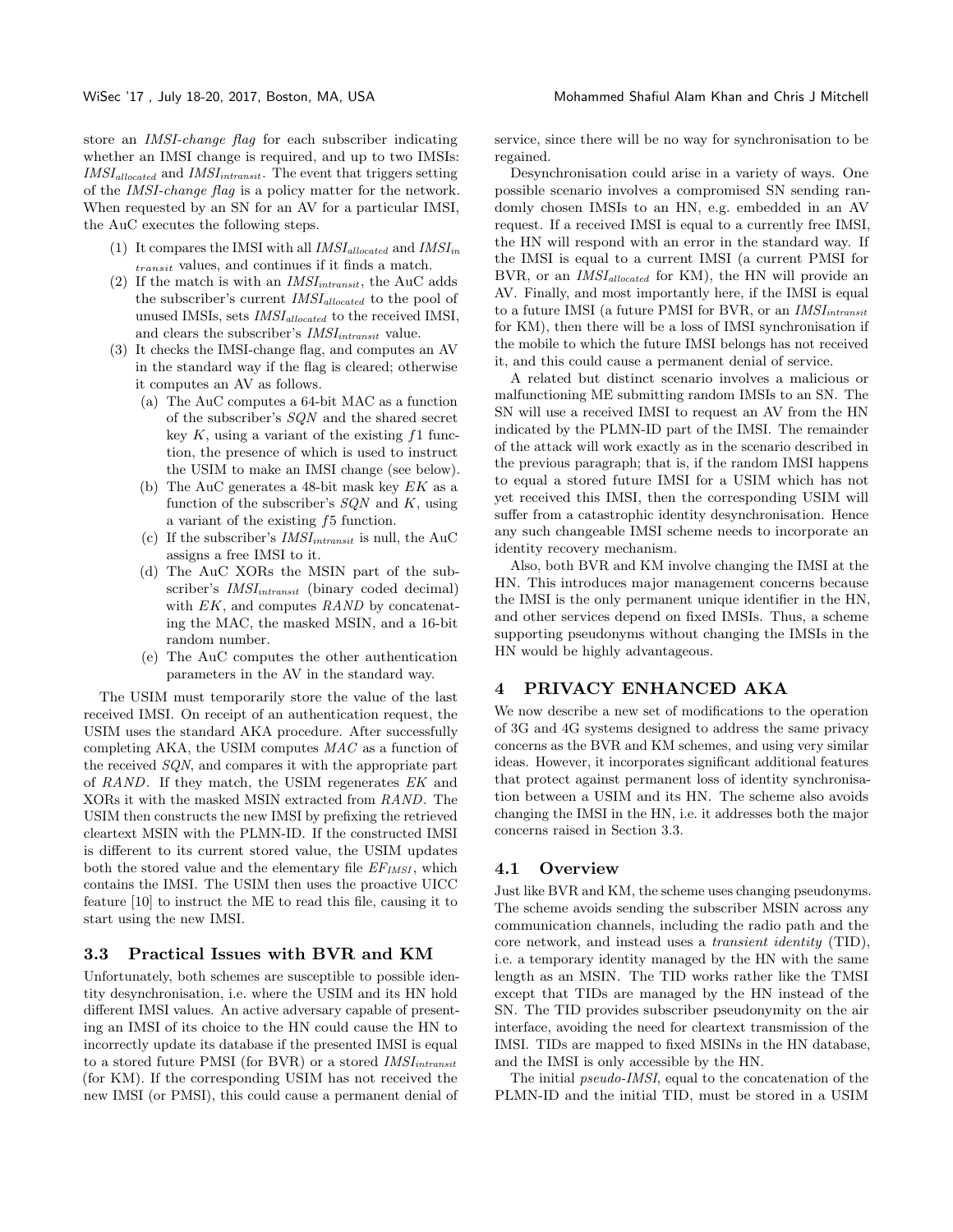during personalisation. The pseudo-IMSI is indistinguishable from an IMSI to any party other than the USIM and HN. As in BVR and KM, the pseudo-IMSI is treated as an IMSI by the SN, and is periodically refreshed by the HN. An unauthenticated UE (without a valid TMSI/GUTI) identifies itself to the SN using the pseudo-IMSI, exactly as an IMSI is used currently. The SN learns the identity of the HN from the pseudo-IMSI, and forwards it to the HN as part of an AV request. The HN uses the TID from the pseudo-IMSI to learn the IMSI. It then chooses a new TID to refresh the pseudo-IMSI, embeds this new TID into the RAND analogously to BVR and KM, and computes the AV, which is sent to the SN for use in AKA.

After a successful AKA, the USIM has the new TID, and uses it to construct the next pseudo-IMSI. As in BVR and KM, the old pseudo-IMSI remains in use by the current SN, e.g. in mobile terminated services. The new pseudo-IMSI is used in subsequent AKA executions. We also introduce the notion of a *recovery identity* (RID) for each USIM, to enable pseudo-IMSI recovery in a privacy-preserving way.

### <span id="page-4-1"></span>4.2 Modifications to AKA

The pseudo-IMSI is indistinguishable from an IMSI to the SN, and is used in exactly the same way. The operation of AKA is also unchanged; the only difference is in the composition of RAND, as discussed in Sections [4.3](#page-4-0) and [4.4,](#page-5-0) and this difference is transparent to the SN.

The only other change of relevance here is to error handling. As noted in Section [2.3,](#page-1-1) if a USIM fails to authenticate a network, it responds with either a MAC-failure message, or a sync-failure message. As part of the novel scheme (discussed in detail in Section [4.4.2\)](#page-6-1) if the authentication fails due to a MAC mismatch, the USIM incorporates a novel failure type indication in an error token that is sent to the SN (and hence to the HN) just like a sync-failure error. Since the SN does not process the error token, the incorporation of a new type of error code is transparent to it.

That is, the only change from the SN perspective is that it will never see a *MAC-failure* message; a malicious third party could use this to distinguish between an IMSI and a pseudo-IMSI by sending a modified (and hence incorrect) MAC value to a UE and seeing what error message is returned.

### <span id="page-4-0"></span>4.3 Modifications to Home Network

4.3.1 Fundamentals. We first introduce certain data structures which form part of the modified scheme.

- TID: A TID substitutes for the MSIN, and so its maximum length is 40 bits (i.e. ten binary coded decimal digits). If the HN implementation encodes the HSS/HLR identity in the MSIN, as is done in some networks, the bit-length of a TID could equal the number of bits used to uniquely identify a subscriber of that specific HSS/HLR.
- RID: Like the TID, a RID is a 48-bit USIM identifier, used only in the pseudo-IMSI recovery procedure described in Section [5.](#page-6-0)
- Linked-TID: This is a specific TID, sent with a RID to a subscriber. This TID (if not null) is equal to the value of the HN stored  $TID_{future}$  (see below).
- RID Flag: This bit, maintained for every subscriber in the HN database, indicates whether or not a RID value should be embedded into the next RAND for a subscriber. Initially the flag is cleared. The use of the flag is similar to that of the IMSI-change flag in KM.
- Keystream 1 ( $EK_1$ ): Like  $EK$  in the KM scheme, the 48-bit  $EK<sub>1</sub>$  is derived from subscriber-specific secrets using a key derivation function (KDF). It is used to mask the TID when sent from the HN to a USIM.
- Keystream 2 ( $EK_2$ ): This is another 48-bit string generated using a different KDF from subscriberspecific secrets. It is used to mask the RID when it is transferred from the HN to a USIM.
- Padding data:  $Pad_1$  and  $Pad_2$  (each of 80 bits) are used to extend the subscriber's SQN value to a 128 bit string, as required for input to the f5 variant functions.
- *Instruction byte:* This is used to instruct a USIM to perform certain operations. We use specific values of the byte  $\left(INS_{regular}, \, INS_{RID} \text{ and } INS_{reset}\right)$  to instruct the USIM to perform certain tasks. All other values are reserved for future use — on receipt of a reserved value the USIM should not take any action.

For each subscriber account in the database, the HN must maintain a RID flag indicating whether a RID change is under way. The database must also hold up to three TIDs ( $TID_{past}$ ,  $TID_{current}$  and  $TID_{future}$ ), three RIDs ( $RID_{past}$ ,  $RID_{current}$ and  $RID_{future}$ ) and a *linked-TID* for each subscriber. It will always hold a  $TID_{current}$  and a  $RID_{current}$ . When a new TID is transferred to the USIM, the database will hold a  $TID_{future}$ ; on a TID update, described in Section [4.3.3,](#page-5-1) it will hold a  $TID_{past}$ . If the RID flag is set, the database will also hold a linked-TID and a  $RID_{future}$ . Analogously to the TID, on a RID update, the database will hold a  $RID_{past}$ . The HN must also maintain a pool of unused TIDs and RIDs, enabling the AuC to dynamically assign a new TID and RID to an existing subscriber.

The following functions are used in the scheme described below.

- $f5^{**}$ : This KDF is a variant of the existing  $f5$ . It takes as input a 128-bit string and the shared secret key K, and generates  $EK_1$ . The function must be chosen so that it is computationally infeasible to derive the key  $K$  from knowledge of the string and  $EK_1$ , the requirements of f5 as described in [\[12\]](#page-10-20).
- $f5^{***}$ : This function, used to generate  $EK_2$ , must have similar properties to  $f5^{**}$ , but for cryptographic cleanliness we use a distinct function.
- Randgen: This function takes as input an integer, and returns a pseudo-random number of the length specified.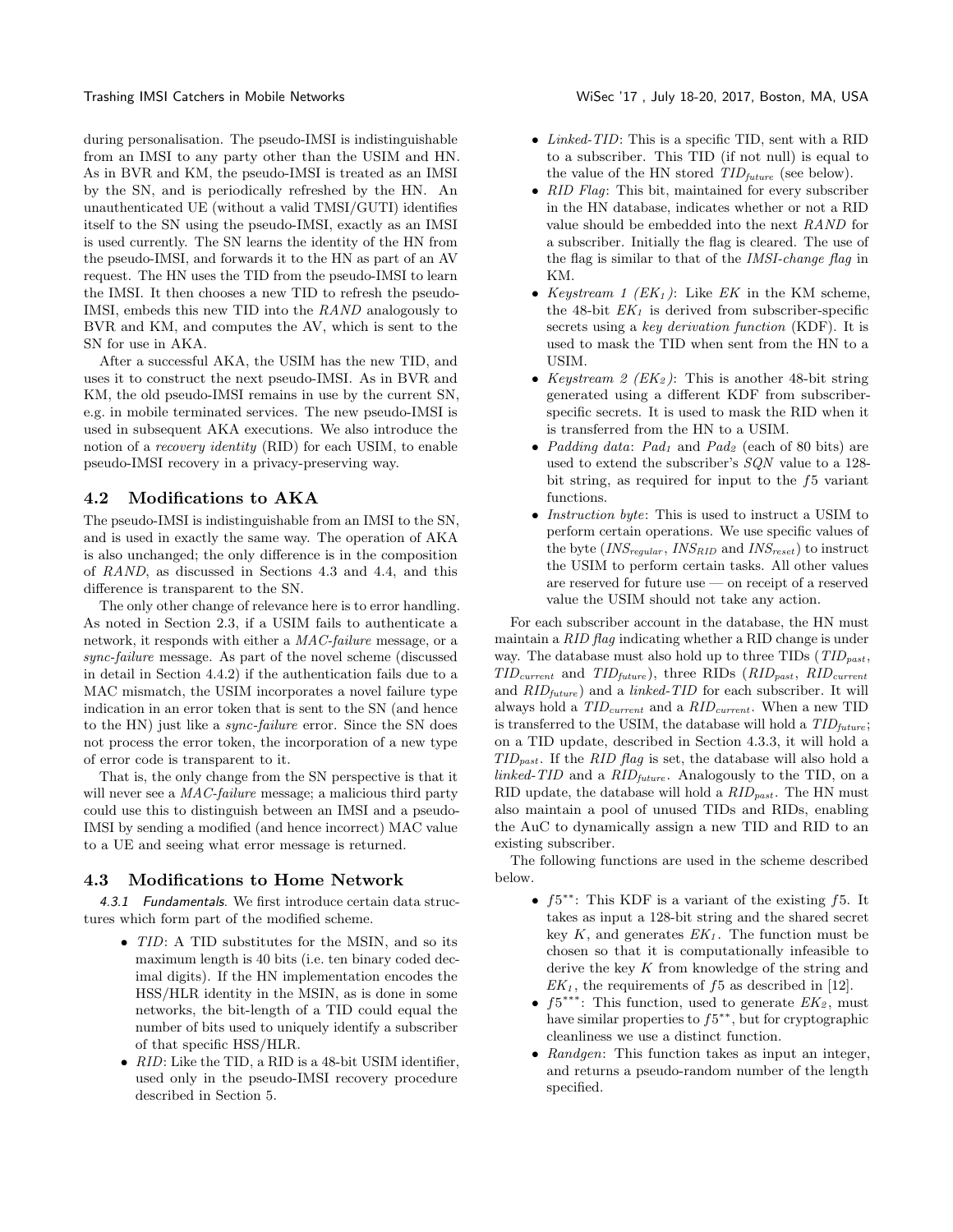<span id="page-5-2"></span>

Figure 1: Computation of an AV

<span id="page-5-6"></span>4.3.2 AV Generation. On receiving a request for an AV for a pseudo-IMSI, the AuC first retrieves the TID from the pseudo-IMSI and searches its subscriber database for the corresponding IMSI. If the IMSI is not found, the AuC generates an arbitrary AV in which all the values are chosen at random (to initiate pseudo-IMSI recovery by the receiving USIM, as described in Section [5\)](#page-6-0), and sends it to the SN. Otherwise, the AuC retrieves the IMSI and proceeds as follows (see Figure [1\)](#page-5-2).

- (1) It retrieves the shared key  $K$ ,  $SQN$ , RID flag, and stored value of  $TID_{future}$  for this IMSI.
- <span id="page-5-7"></span>(2) It sets  $EK_1$  to equal  $f5^{**}(SQN||Pad_1, K)$ .
- <span id="page-5-8"></span>(3) If the value of  $TID_{future}$  is null, the AuC sets it to equal a fresh TID selected from the pool of unused TIDs. The AuC also removes the allocated TID from the unused TID pool.
- (4) If the RID flag is not set, the AuC sets masked- $TID$  to  $(TID_{future}||INS_{regular}) \oplus EK_1$ , and sets  $RAND$ to equal masked-TID||randgen(80). Otherwise, the AuC computes RAND as follows.
	- (a) It sets  $EK_2$  to equal  $f5^{***}(SQN||Pad_2, K)$ , and  $linked-TID$  to equal  $TID_{future}$ .
	- (b) If the value of  $RID_{future}$  is null, the AuC sets it to equal a fresh RID selected from the pool of unused RIDs. The AuC also removes the RID from the pool of unused RIDs.
	- (c) It sets masked-TID to  $(TID_{future}||INS_{RID}) \oplus$  $EK_1$ , and masked-RID to  $RID_{future} \oplus EK_2$ .
	- (d) It sets RAND to equal masked-TID||masked-RID||randgen(32).
- (5) The AuC generates the AV using the computed RAND in the standard way.

<span id="page-5-1"></span>4.3.3 Identity Update. Although an HN keeps the subscriber's security credentials to itself, it delegates authentication to an SN by passing it an AV; thus the HN is not aware when a specific AV is used in AKA. Thus the HN does not have a direct means of knowing when a USIM receives a new

TID. As discussed in Section [2.4,](#page-2-1) a location update request from an SN is preceded by a successful AKA; we therefore use the receipt by an HN of a location update request as implicit indication that a USIM has received the TID in the provided pseudo-IMSI; we use this to trigger a TID update. This approach differs from BVR and KM, and to some extent restricts<sup>[1](#page-5-3)</sup> unauthorised updates to the HN database.

When an HSS receives a location update request, it sends the embedded pseudo-IMSI to the AuC, which may trigger an identity update. (In 3G, the location update request is sent to the HLR and not the AuC although, since they are controlled by the same network, adding the necessary intercommunication should not be difficult.)

On receiving the pseudo-IMSI, the AuC first retrieves the embedded TID, and searches its subscriber database for the corresponding IMSI. If the retrieved TID is not found (as might occur with a maliciously generated location update request), the AuC takes no further action; otherwise, the AuC retrieves the IMSI and compares the embedded TID with the value of  $TID_{future}$  for this IMSI. If they do not agree (including if the TID matches either  $TID_{past}$  or  $TID_{current}$ for this IMSI), the AuC takes no further action; otherwise, the AuC performs the following steps.

- <span id="page-5-4"></span>(1) It deletes the value of  $TID_{past}$  for the retrieved IMSI, and adds the value of  $TID_{past}$  to the pool of unused TIDs.
- <span id="page-5-5"></span>(2) It sets  $TID_{past}$  to equal  $TID_{current}$ ,  $TID_{current}$  to equal  $TID_{future}$ , and sets  $TID_{future}$  to null.
- (3) It checks the RID flag. If the flag is clear, the AuC takes no further action. Otherwise, it retrieves the value of Linked-TID for the IMSI, and compares this value with the TID retrieved from the pseudo-IMSI. If they do not agree, the AuC takes no further action; otherwise, it updates the RID information in its subscriber database as follows.
	- (a) It deletes the value of  $RID_{past}$  for the retrieved IMSI, and adds this to the unused RID pool.
	- (b) It sets  $RID_{past}$  to equal  $RID_{current}$ , and  $RID_{current}$ to equal  $RID_{future}$ .
	- (c) It sets  $RID_{future}$ , RID flag, and Linked-TID to null.

4.3.4 RID Flag Setting. The RID flag is used to indicate to the AuC that the RID should be updated at the next opportunity. The flag is cleared initially, and it is also cleared during identity update (when the RID is changed); however, we do not specify when it is set, since this is a matter for network policy. A possible trigger for setting the flag would be if the network believes the RID may have been disclosed, e.g. if a MAC-failure token is received.

### <span id="page-5-0"></span>4.4 Modifications to USIM

To support the scheme, a USIM will need to store certain additional information. We propose that the pseudo-IMSI is stored in the existing file  $EF_{IMSI}$ , and that the RID is stored

<span id="page-5-3"></span> $^{1}\mathrm{A}$  maliciously modified ME cannot falsely claim to possess a TID which it has not been allocated, as discussed in Section [3.3.](#page-3-1)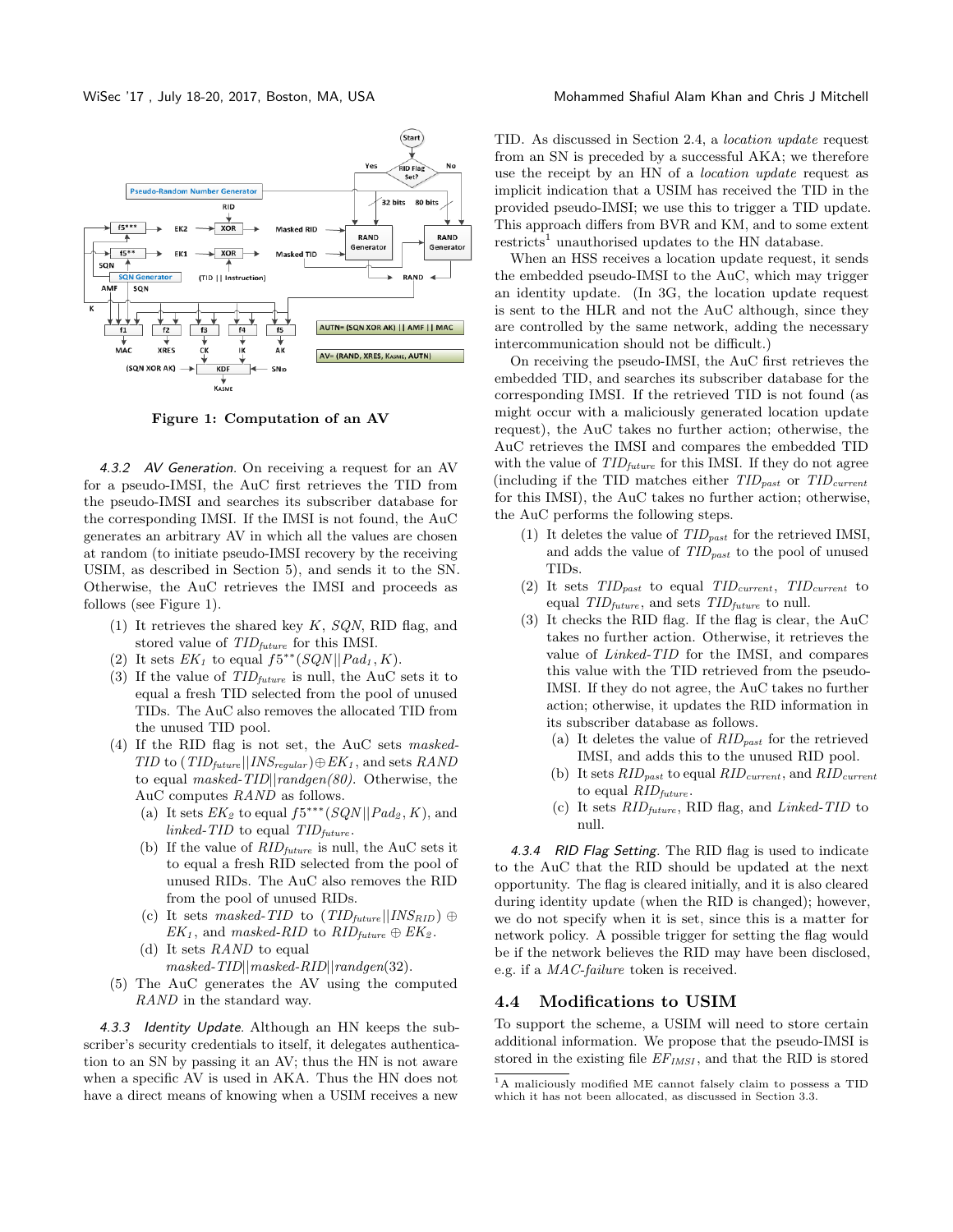in a new EF. We further suppose that the initial RID value is set during USIM personalisation.

4.4.1 New Identity Retrieval. On receipt of an authentication challenge, the USIM proceeds using the standard AKA procedure. After successful completion of AKA, the USIM processes the RAND to retrieve the new identities as follows (see Figure  $2(a)$ ).

- (1) It sets  $EK<sub>1</sub>$  to equal  $f5^{**}(SQN||Pad<sub>1</sub>, K)$ .
- (2) It retrieves masked-TID from RAND, and parses  $masked-TID $\oplus EK_1$  to obtain the TID and instruction$ byte.
- (3) It compares the retrieved instruction byte with the three predefined values  $INS_{regular}$ ,  $INS_{RID}$  and  $INS_{reset}$ . If it equals any of these values then the USIM concatenates the received TID with the PLMN-ID to obtain the new pseudo-IMSI, and compares the concatenated value with the stored pseudo-IMSI (an essential step since the same TID may be received multiple times). If they are the same, the USIM takes no further action; otherwise, it keeps a record of the new pseudo-IMSI and later updates its pseudo-IMSI using the procedure described in Section [4.4.3.](#page-6-3)
	- (a) If the received instruction byte equals  $INS_{RID}$ , then the USIM also performs the following steps.
		- (i) It sets  $EK_2$  to equal  $f5^{***}(SQN||Pad_2, K)$ . It retrieves masked-RID from RAND, and parses masked-RID⊕EK<sub>2</sub> to obtain a RID.
		- (ii) It compares the retrieved RID with the stored RID (an essential step since the same RID may be received multiple times). If they are the same the USIM takes no further action; otherwise it updates its stored RID.
	- (b) If the received instruction byte equals  $INS_{reset}$ , then the USIM immediately updates its pseudo-IMSI with the received pseudo-IMSI, using the procedure described in Section [4.4.3.](#page-6-3) This case will arise when an HN wishes to synchronise the pseudo-IMSI between the USIM and the HN, as described in Section [5.](#page-6-0)

<span id="page-6-1"></span>4.4.2 Failure Token Generation. As mentioned in Section [4.2,](#page-4-1) we introduce a novel error token, the AUTM, to enable a USIM to report a MAC-failure arising during authentication. To construct AUTM, the USIM computes a 64-bit MAC, the MAC-M, as a function of its stored RID, the current pseudo-IMSI, the key  $K$ , and a dummy  $AMF$ , using the existing  $f1^*$  function (see Figure [2\(](#page-6-2)b)), and sets  $AUTM$  to  $(RID||MAC - M)$ . The structure of  $AUTM$  is similar to that of the sync-failure token AUTS, discussed in Section [2.3.](#page-1-1) When a USIM detects a *MAC-failure* in authentication, it computes  $AUTM$ , and reports it to the SN in the same way as an AUTS.

<span id="page-6-3"></span>4.4.3 New Pseudo-IMSI Notification. The scheme requires a way to transfer a new pseudo-IMSI from the USIM to the

<span id="page-6-2"></span>

Figure 2: Modified processes in USIM

ME for subsequent use. As in KM [\[31\]](#page-11-10), we propose using the USIM application toolkit feature [\[10\]](#page-10-19) to instruct the ME to read the new pseudo-IMSI and thereby start using the new value.

# <span id="page-6-0"></span>5 PSEUDO-IMSI RECOVERY

### <span id="page-6-4"></span>5.1 A Desynchronisation Scenario

Unfortunately, the authentication scheme described here is not completely free from possible pseudo-IMSI desynchronisation. However, it allows pseudo-IMSI synchronisation to be regained as soon as its loss is detected. Analogous to the discussion in Section [3.3,](#page-3-1) one possible scenario for such an event is as follows.

Suppose a malicious entity, e.g. a compromised SN, able to initiate a location update request, sends such a request containing a randomly chosen pseudo-IMSI. If, by chance, the TID in this pseudo-IMSI happens to match a stored  $TID_{future}$ , then the HN will incorrectly update its database. If this 'new' TID has not been received by the corresponding USIM, then the current TID in the USIM will equal the value of  $TID_{past}$ in the HN database (see steps [1](#page-5-4) and [2](#page-5-5) in Section [4.3.3\)](#page-5-1). Unlike the analogous scenario discussed in Section [3.3,](#page-3-1) this scenario does not cause pseudo-IMSI desynchronisation in the scheme described here, since the AuC is still able to map the IMSI to the TID currently stored in the USIM.

However, even in the scheme described here, the AuC will lose its mapping from the IMSI to the received pseudo-IMSI if the malicious entity could successfully cause another unauthorised TID update in the HN database. If pseudo-IMSI synchronisation is lost (and cannot be recovered), AKA will always fail, and the UE will not be able to receive any network service until the USIM is replaced. The likelihood of such a pseudo-IMSI desynchronisation is reduced in the new scheme, in that it requires two false updates to the HN database; however, such an event is disastrous, and so a way to recover from this failure state is needed. We describe the recovery process in Section [5.2](#page-7-1) below.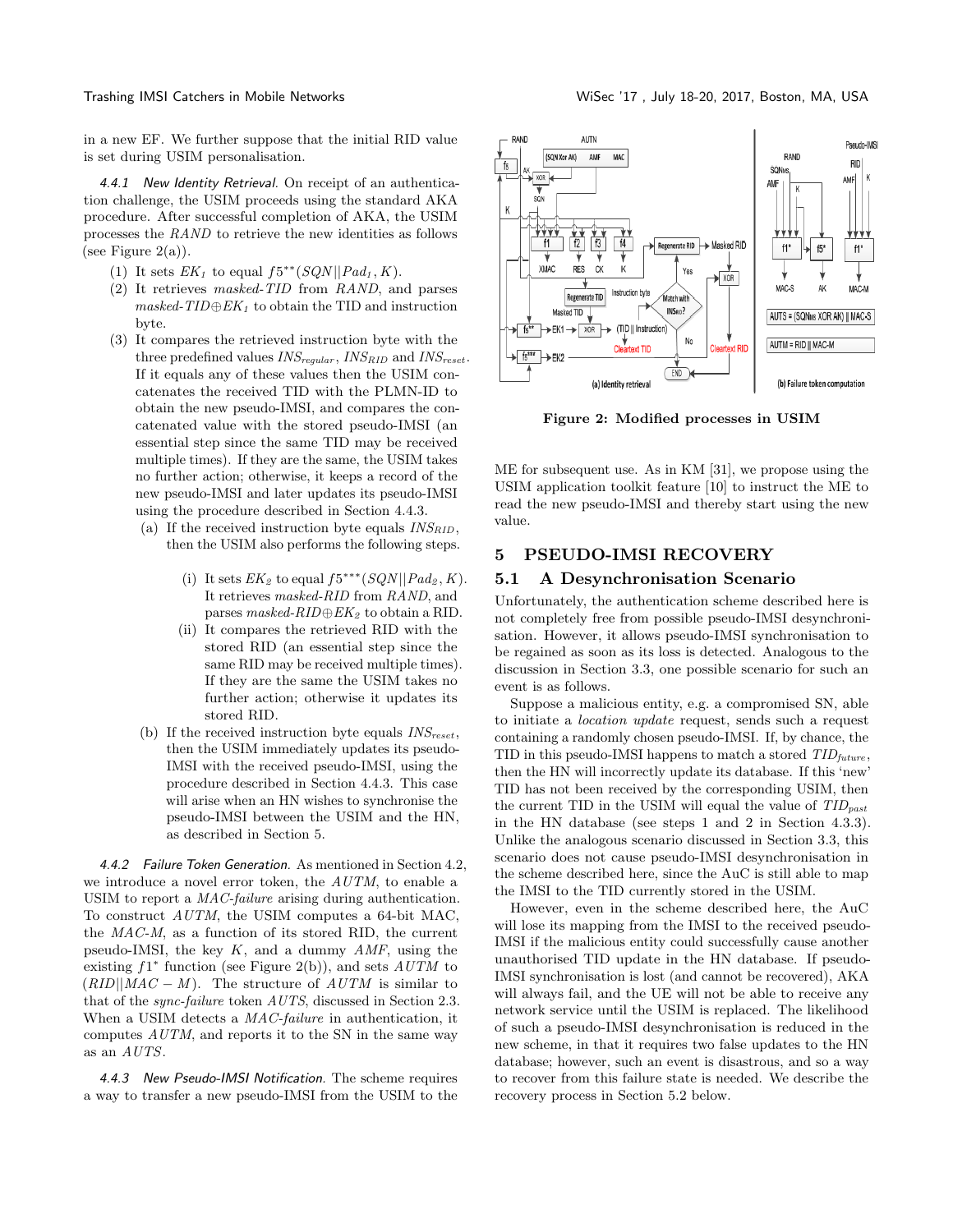### WiSec '17, July 18-20, 2017, Boston, MA, USA Mohammed Shafiul Alam Khan and Chris J Mitchell

### <span id="page-7-1"></span>5.2 Synchronisation Recovery Process

In current systems, there are scenarios in which desynchronisation can occur. For example, TMSI-IMSI synchronisation can be lost by an SN if it receives repeated MAC-failure messages as a result of failed authentications. In such a situation, the SN recovers by requesting the cleartext IMSI, obtaining a new set of AVs from the HN, running AKA, and allocating a new TMSI.

Also, as discussed in Section [2.3,](#page-1-1) if a USIM identifies loss of SQN synchronisation between it and the HN, it resynchronises SQN by sending a sync-failure token to the HN. On receiving such a token, the HN adjusts its stored value of SQN, computes an AV with the new value, and sends the AV to the SN for use in AKA.

Analogously, in the new scheme described here, if a USIM detects a possible pseudo-IMSI desynchronisation when authentication fails because of a MAC mismatch, it sends an AUTM error token to the HN (via the SN). The SN includes other relevant information, notably the pseudo-IMSI and the failure cause. As  $AUTS$  and  $AUTM$  are indistinguishable to the SN, the SN reports both types of token as a sync-failure.

On receiving the token, the AuC first runs the standard validation steps for an AUTS. If validation succeeds, the AuC performs the standard process for SQN-recovery; otherwise, it further verifies the token to confirm its validity as an  $AUTM$ . As part of  $AUTM$  validation, the AuC proceeds as follows.

- (1) It parses the token to retrieve a RID and  $MAC-M$ .
- (2) It searches its subscriber database for the IMSI for this RID. If the RID is not found, validation fails; otherwise, the AuC retrieves the IMSI and the corresponding  $K$ .
- (3) It computes  $MAC$  as  $f1^*(RID, pseudo-IMSI, AMF,$  $K$ , and compares it with the retrieved  $MAC-M$ . If they agree, the token is validated; otherwise, validation fails.

If AUTM validation fails, the AuC reports the issue to the SN; otherwise, it rectifies the TID entries in its subscriber database using the procedure described in the following paragraphs, computes an AV, and sends the AV to the SN for authentication.

As noted in the previous paragraph, if AUTM validation succeeds, the SN must adjust its TID values appropriately; this is achieved as follows. The AuC first retrieves the TID from the pseudo-IMSI sent with the AUTM token by the SN, and compares it with the three stored TID values ( $TID_{past}$ ,  $TID_{current}$  and  $TID_{future}$  for this IMSI. If it equals any of the these values then the MAC-failure does not indicate that a pseudo-IMSI desynchronisation has occurred. Hence, in this case the AuC does not modify its subscriber database, computes an AV using the procedure described in Section [4.3.2,](#page-5-6) and sends the AV to the SN.

Otherwise, the AuC proceeds as follows.

(1) It deletes the values of  $TID_{past}$  and  $TID_{current}$  for the IMSI concerned, and adds them to the pool of unused TIDs.

- (2) It checks whether the retrieved TID is in the pool of unused TIDs. If the TID is available, the AuC sets  $TID_{current}$  to equal this TID, computes an AV using the procedure described in Section [4.3.2,](#page-5-6) and sends the AV to the SN. Otherwise, the pseudo-IMSI reported by the USIM must have been allocated to another subscriber, and the AuC performs the following steps.
	- (a) It computes  $EK_1$  and selects a TID using steps [2](#page-5-7) and [3](#page-5-8) of Section [4.3.2.](#page-5-6)
	- (b) The AuC sets RAND to equal
	- $((TID_{future}||INS_{reset}) \oplus EK_1)||randgen(80).$ (c) It generates an AV using the computed RAND in the standard way, and sends the AV to the SN.

Note that a MAC-failure token reported by a legitimate subscriber due to loss of synchronisation between its TMSI and the corresponding pseudo-IMSI will be deemed invalid by the HN. This is because the MAC component of the token is computed over the USIM's actual pseudo-IMSI, whereas the SN reports a different pseudo-IMSI. To deal with this case, the SN could either use the HN's response in processing the failure token, or simply request the cleartext pseudo-IMSI before forwarding a failure token.

# <span id="page-7-0"></span>6 ANALYSIS

### <span id="page-7-2"></span>6.1 Authentication

The modified AKA protocol described here is as secure as the existing AKA, since we have not modified it except to replace the random RAND with a cryptographically constructed RAND. The constructed RAND is indistinguishable from a random value if the input key is not known, on the assumption that data strings masked using the output of the functions  $f5***$  and  $f5***$  are indistinguishable from random data, cf. [\[3,](#page-10-21) [4\]](#page-10-22). The security properties of AKA have been widely analysed, [\[1,](#page-10-23) [34,](#page-11-16) [46\]](#page-11-17).

Since a USIM accepts the identities sent embedded in RAND only after AKA has completed successfully, i.e. after the SN has been authenticated, the modified AKA guarantees the origin, integrity and timeliness of the new pseudo-IMSI. Hence, an active adversary cannot force a USIM to change its pseudo-IMSI to something other than a value selected by the HN. Moreover, because the SQN value is checked by the USIM during AKA, an active adversary cannot force a USIM to accept an 'old' pseudo-IMSI, since this checking requires AVs to be used in strict order of generation.

The scheme does not change the way the data confidentiality and integrity keys are generated.

We formally verified our security claims using ProVerif (see Section [7](#page-9-0) below).

### 6.2 User Identity Confidentiality

An adversary cannot infer any confidential information from RAND, since the private values TID, RID, and the instruction byte embedded in RAND are all masked. An adversary without access to the key  $K$  is unable to learn a pseudo-IMSI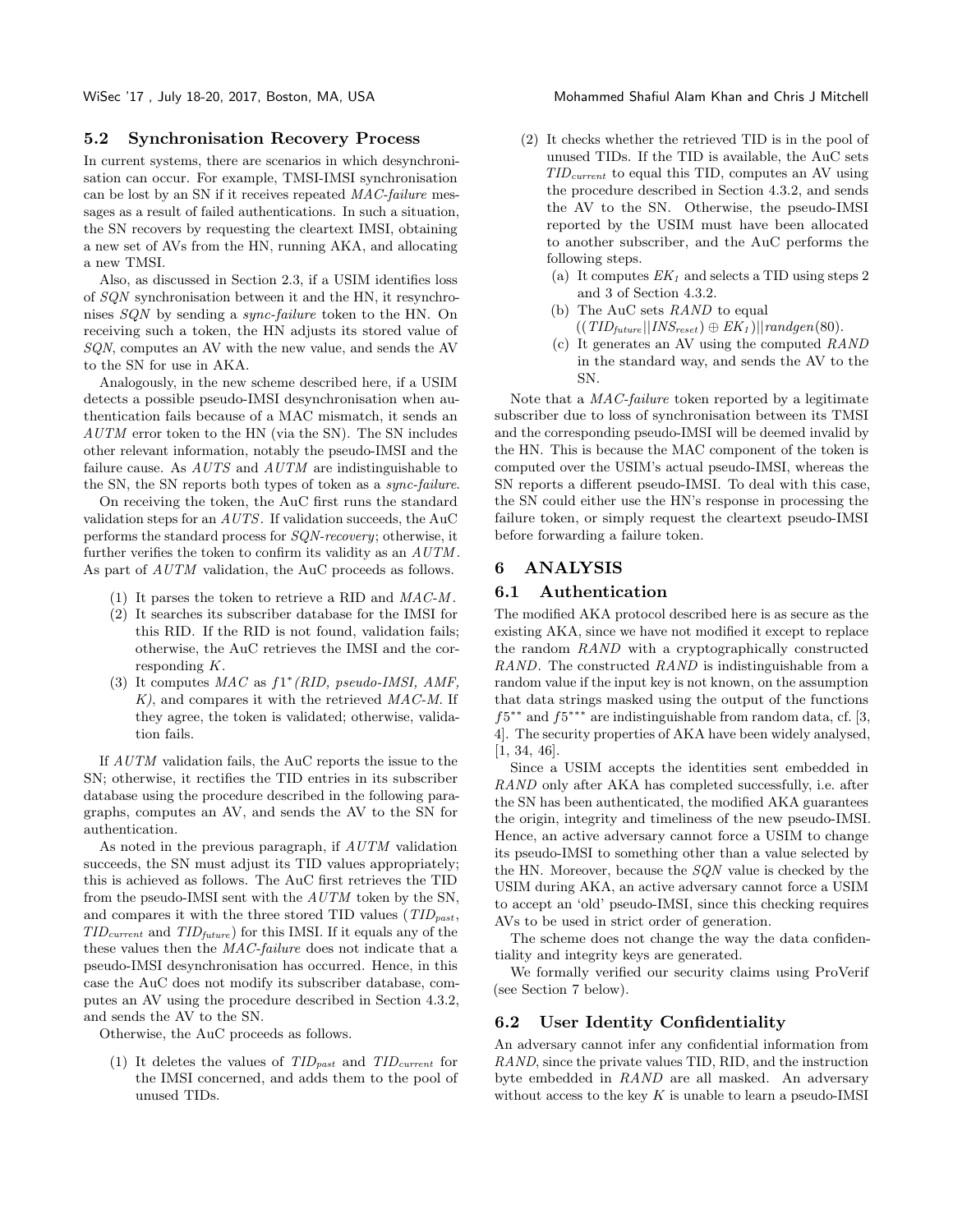before it is used, ensuring unlinkability between consecutive pseudo-IMSIs.

The scheme diminishes the impact of IMSI catchers and improves user identity confidentiality by preventing the IMSI ever being sent across the air interface. However, air interface interactions are not completely anonymous, since the pseudo-IMSI functions as a pseudonym, potentially enabling the interactions of a single phone to be tracked for a period; of course, this is always true if a subscriber resides in a single location area, even where only a temporary identity, i.e. a TMSI or GUTI, is used.

Frequent AKA execution could lessen the impact of such tracking, which would also alleviate the problem of long TMSI validity periods over multiple geographic areas, as reported by Arapinis et al. [\[15\]](#page-10-24). Although the requirement to execute AKA frequently is reduced in 4G, the importance of frequent AKA execution in preventing security attacks is discussed in recent research [\[29\]](#page-10-25).

### 6.3 Pseudo-IMSI Recovery

A request for pseudo-IMSI recovery cannot be forged, since the request contains a MAC computed over the subscriber's RID, pseudo-IMSI, and a value of AMF, using the key K. The MAC guarantees detection of malicious changes to the RID or reported pseudo-IMSI, preventing an adversary falsely initiating a pseudo-IMSI recovery. We formally verify this claim using ProVerif (see Section [7\)](#page-9-0).

The pseudo-IMSI synchronisation recovery process is similar to the existing SQN synchronisation recovery process. Unlike for SQN, the RID in the pseudo-IMSI recovery request is transferred in cleartext, since the HN is unable to identify the subscriber from the reported pseudo-IMSI while pseudo-IMSIs are desynchronised. This allows possible user tracking using the RID. As the RID changes over time, the traceability of the RID is the same as that of the existing temporary identity.

### 6.4 Identity Synchronisation

As discussed in Section [6.1,](#page-7-2) if the cryptographic assumptions for AKA hold, an adversary cannot force a subscriber to change its pseudo-IMSI illegitimately. Nevertheless, an adversary can stop or delay the arrival of a RAND containing a new pseudo-IMSI at a USIM. However, such an event does not affect pseudo-IMSI desynchronisation, since, as in BVR and KM, the HN retransmits a pseudo-IMSI until it has reliable evidence that it has been received by the USIM.

Unlike BVR and KM, an HN updates its subscriber database only when it receives a specific location update request from an SN, and it keeps the immediate past pseudo-IMSI for each subscriber. These changes help to minimise the likelihood of identity desynchronisation, as discussed in Section [5.1.](#page-6-4) Moreover, inclusion of a pseudo-IMSI recovery process guarantees synchronisation of pseudo-IMSI between USIM and HN.

Although RIDs and TIDs are managed in the same way, a RID is only used to recover pseudo-IMSI synchronisation. The frequency of RID updates is a policy matter for the network. It might be possible to deploy other methods to guarantee the synchronisation between RID and IMSI, a possible avenue for future research.

### 6.5 Deployment and Interoperability

The scheme modifies only the USIM and the HN, owned by a single entity, and is transparent to the SN and mobile phone. This allows phased deployment, e.g. by including the additional functionality in newly issued USIMs while existing USIMs continue to function as at present. In addition, the scheme does not affect existing services dependent on the IMSI, e.g. lawful interception and billing, making deployment simpler than for BVR and KM.

There are certain practical issues to be considered. For example, the set of 'normal' IMSIs used by existing USIMs needs to be kept distinct from the range of pseudo-IMSIs used by the new USIMs. The HN should use location information from both the user's current and past pseudo-IMSI in supporting mobile terminated services; that is, the HN might use the location information of the pseudo-IMSI containing  $TID_{past}$ , if delivery of a mobile terminated service using the pseudo-IMSI containing  $TID_{current}$  fails.

The scheme will not work for GSM, as it depends on the mutual authentication feature of 3G and 4G AKA. If a UE using a new-style USIM needs to connect to a GSM network, it should continue to use the fixed pseudo-IMSI as long as it is connected to that network. The pseudo-IMSI can be updated when the UE next roams to a 3G or 4G network.

## 6.6 Performance and Overhead

The scheme introduces minimal additional overhead to a USIM. We add two KDFs (to retrieve identities) and one MAC function (to support identity recovery), all of which are similar to the existing USIM functions. Transferring a new pseudo-IMSI to the ME is a new task for a USIM, which could be performed when the ME is idle. We believe that this overhead should be manageable, even for a USIM with limited computational power.

The scheme requires the HN to manage new identities. It increases database transactions, adds two KDFs for computing an AV, and introduces new functions, notably the need to refresh an identity on receiving an appropriate location update request and identity recovery in the event of pseudo-IMSI desynchronisation. Since none of these are particularly complex, it seems likely that this could be achieved with some combination of allocating more resources, clustering subscribers in multiple HSSs, and efficient database design.

The scheme does not affect any functionality in the SN or introduce any additional communications. The only impact is an increase in the apparent number of subscribers at the SN, since subscribers switching to a new pseudo-IMSI appear like new subscribers.

Pseudo-IMSIs and IMSIs for a single HN must all be distinct. Since multiple pseudo-IMSIs are allocated for each subscriber, pressure could be created on the number of IMSIs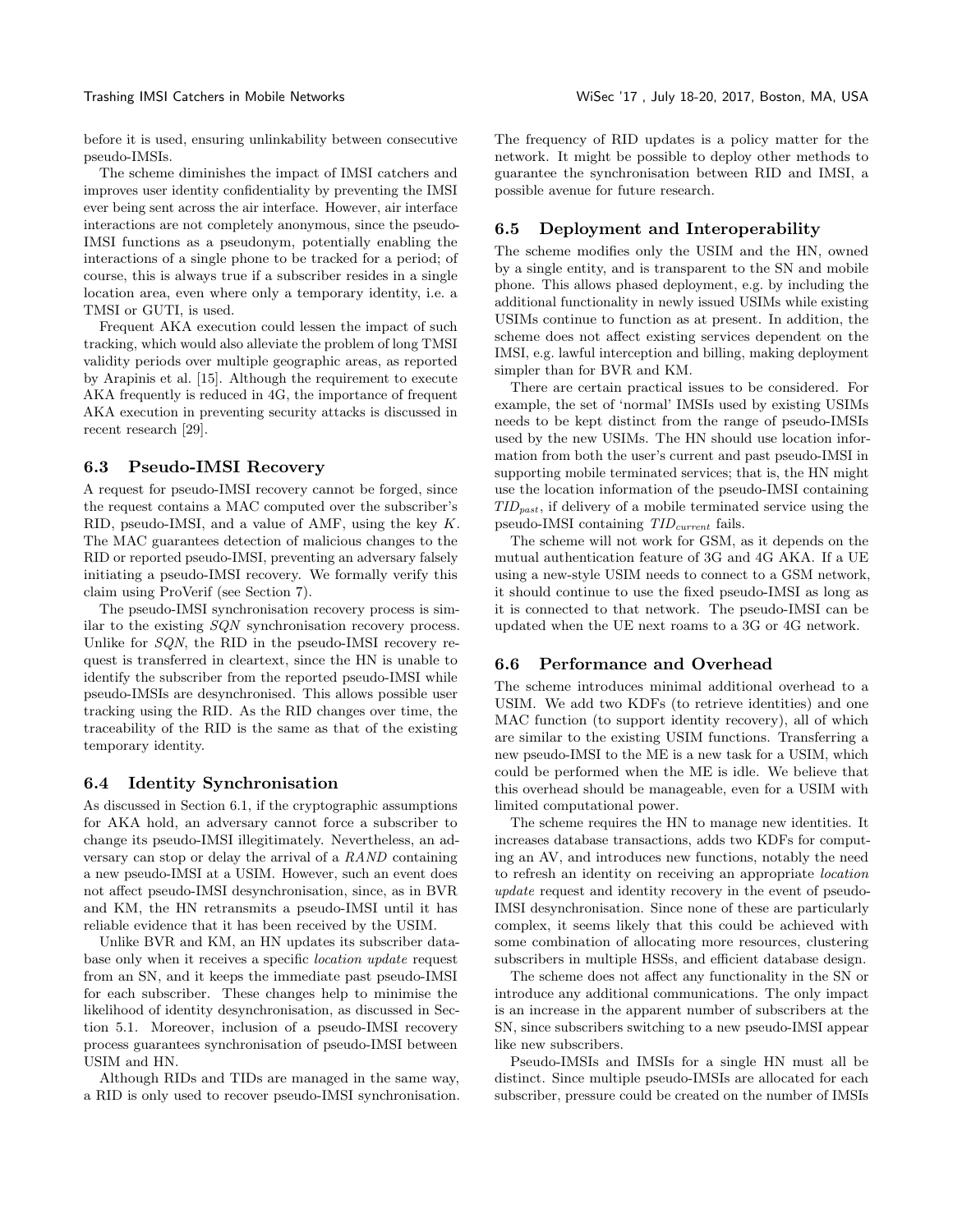available to an operator. To address this issue, multiple MNC codes could be allocated to an operator and three-digit MNCs could be used to avoid wastage of IMSIs allocated to small operators.

### 6.7 Impact on Other Attacks

Arapinis et al. [\[16\]](#page-10-3) describe an attack allowing an adversary to distinguish between UEs based on the error messages arising from a failed AKA execution. The change to use of AUTM for reporting MAC-failure messages, which are thereby indistinguishable from sync-failures, invalidates this attack.

An attack [\[42\]](#page-11-18) on the USIM provisioning process compromises the key  $K$ , compromising all the security features. However, the scheme described here could reduce the effect of key compromise, since the initial mapping from pseudo-IMSI to the key  $K$  is lost as soon as the subscriber changes its pseudo-IMSI, and even an adversary knowing K would not be able to readily track a device.

# <span id="page-9-0"></span>7 FORMAL VERIFICATION

We used *ProVerif*, an automatic cryptographic protocol verifier [\[19\]](#page-10-26), to analyse the proposed scheme. ProVerif is used to check the secrecy and authentication properties of cryptographic protocols. It can also be used to verify privacy properties [\[20\]](#page-10-27). The ProVerif checker is not complete, which means that it may not be capable of proving a property that holds (it might output invalid attacks). However, it is sound: that is, if ProVerif verifies that a property is satisfied then the model ensures the property.

We modelled the modified AKA protocol using the ProVerif formalism, and verified the security and privacy properties discussed in Section [6](#page-7-0) above<sup>[2](#page-9-3)</sup>. We checked whether the model ensures mutual authentication between the USIM and the SN, and this holds. We also verified the secrecy property of the transferred identities, i.e. a TID and a RID, and the model ensures their secrecy when transferred from the HN to the USIM. We further verified correctness of the pseudo-IMSI recovery process; to do so we proved that if the HN initiates a recovery for a USIM, it is indeed requested by a legitimate subscriber possessing the USIM. Finally, we followed a similar approach to van den Broek et al. [\[51\]](#page-11-9) to successfully verify that the unlinkability property is achieved by the scheme.

These proofs increase confidence that the proposed scheme could defend against IMSI catchers while maintaining the original functionality of the protocol.

# <span id="page-9-1"></span>8 OTHER RELATED WORK

Apart from the recent work of van den Broek et al. [\[51\]](#page-11-9) and Khan and Mitchell [\[31\]](#page-11-10) (see Section [3\)](#page-2-0), stopping IMSI catchers has been the subject of research for over 20 years; we review some of the most relevant.

Samfat and Molva [\[40\]](#page-11-7) first addressed the underlying privacy issue, and suggested the use of public key encryption to hide the permanent identity. Herzberg et al. [\[30\]](#page-10-28) and Ateniese et al. [\[17\]](#page-10-4) discussed anonymity in mobile networks, and suggested use of a fixed shared secret key to encrypt permanent identities managed by an HN when sent to the SN. Mitchell et al. [\[35\]](#page-11-19) proposed identity and location privacy mechanisms for 3G systems, using a new temporary user identity  $TMI_s$  for each subscriber. However, analysis of the usability of the scheme was left as future work.

Choudhury et al. [\[21\]](#page-10-5) proposed a scheme to improve user identity confidentiality in the LTE network using a dynamic mobile subscriber identity (DMSI) instead of the IMSI, analogous to the scheme described here. However, their scheme changes the protocol messages and the entities in the mobile network. Køien [\[33\]](#page-11-6) proposed a privacy enhanced mutual authentication scheme for LTE using identity-based encryption, again imposing significant modifications on all the major system elements.

Sung et al. [\[45\]](#page-11-20) proposed a scheme to provide identity and location privacy making use of multiple IMSIs for a single SIM. However, their scheme involves an additional party in its operation, needs support by the ME, and requires wireless data connectivity for sending and receiving calls. The threat model is also very different, in that the HN is considered as a potential adversary.

Fouque et al. [\[26\]](#page-10-6) have recently proposed a scheme addressing the IMSI privacy problem. Their scheme introduces a public key infrastructure for the HN, changes the message structure and adds new parameters to the AKA.

We use the RAND, sent from HN to UE during AKA, as a way of conveying information. This idea was apparently first described in a patent due to Dupré [\[23\]](#page-10-29). Later, Vodafone [\[52\]](#page-11-21), and Khan and Mitchell [\[32\]](#page-11-22) used a similar concept of a special RAND. However, these prior uses of the special RAND were completely different to that proposed here.

# <span id="page-9-2"></span>9 CONCLUSIONS

We described a novel authentication approach for 3G and 4G mobile systems that does not affect existing SNs and mobile phones. The IMSI is never sent across a communication channel; instead a changing pseudo-IMSI is used. The pseudo-IMSIs appear as new subscribers to the SN, and are unlinkable. We address the possible loss of pseudo-IMSI synchronisation between USIM and HN, and present an approach for pseudo-IMSI recovery to be used if pseudo-IMSI synchronisation is lost.

The scheme introduces changes to the operation of the HN and USIM, but not to the SN, the mobile device, or other internal network protocols, which enables transparent migration. We discussed the strengths and limitations of the scheme, and reported the results of a formal analysis. The scheme alleviates the decades-old privacy problem of IMSI disclosure on the air interface, and hence 'trashes the IMSI catchers in mobile network'.

<span id="page-9-3"></span> $\overline{\text{^{2}The}}$  model is available at [https://pure.royalholloway.ac.uk/portal/](https://pure.royalholloway.ac.uk/portal/files/28145762/ProVerif_Model.zip) [files/28145762/ProVerif](https://pure.royalholloway.ac.uk/portal/files/28145762/ProVerif_Model.zip) Model.zip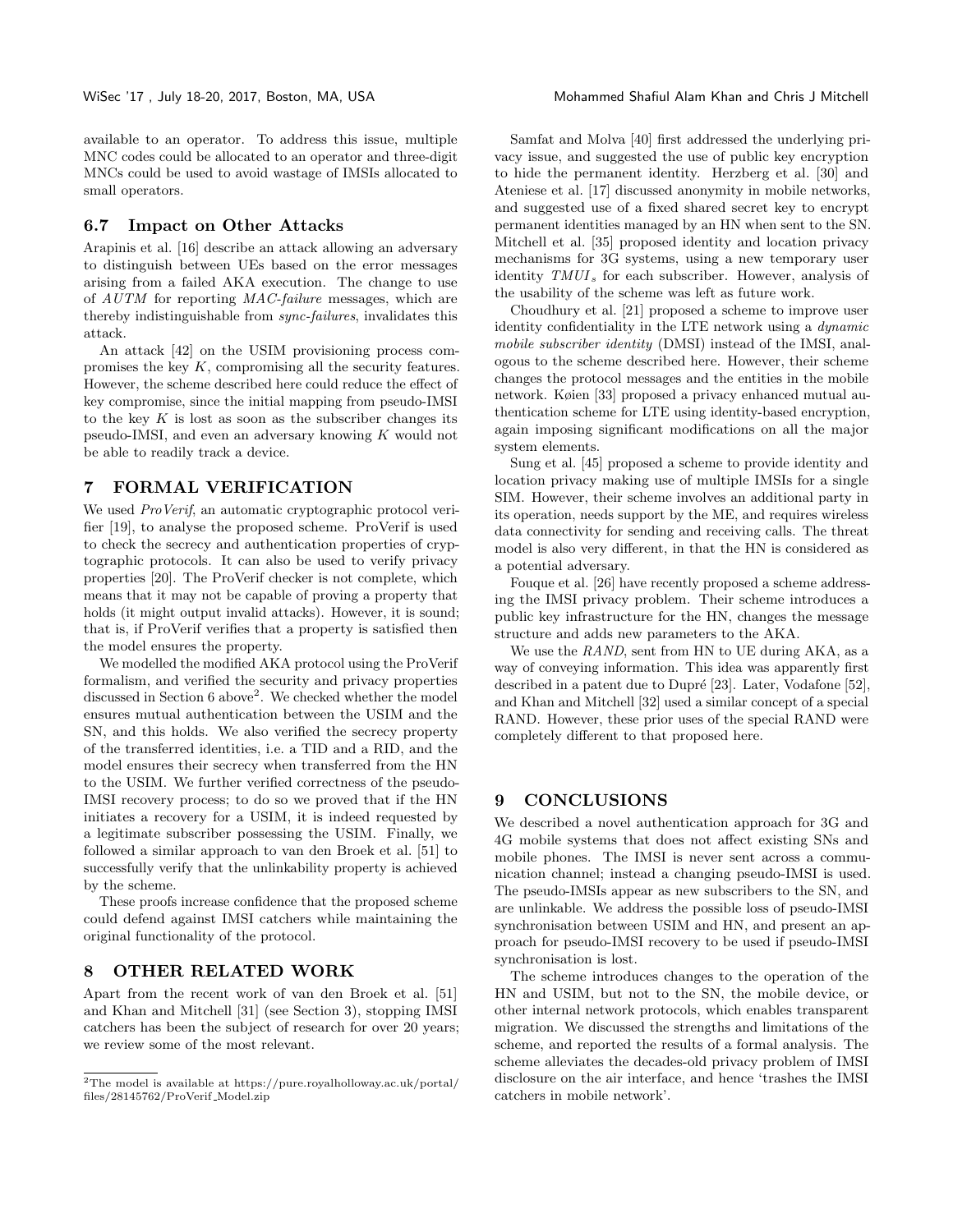## REFERENCES

- <span id="page-10-23"></span>[1] 3rd Generation Partnership Project (3GPP) 2001. 3GPP TR 33.902 V4.0.0 : Technical Report; Technical Specification Group Services and System Aspects; 3G Security; Formal Analysis of the 3G Authentication Protocol (Release 4). 3rd Generation Partnership Project (3GPP).
- <span id="page-10-18"></span>[2] 3rd Generation Partnership Project (3GPP) 2015. 3GPP TS 23.012 V13.0.0 : Technical Specification; Technical Specification Group Core Network and Terminals; Location management procedures (Release 13). 3rd Generation Partnership Project (3GPP).
- <span id="page-10-21"></span>[3] 3rd Generation Partnership Project (3GPP) 2016. 3GPP TR 35.909 V13.0.0 : Technical Report; Technical Specification Group Services and System Aspects; 3G Security; Specification of the MILENAGE Algorithm Set: An example algorithm set for the 3GPP authentication and key generation functions f1,  $f1^*$ ,  $f2$ ,  $f3$ ,  $f4$ ,  $f5$  and  $f5^*$ ; Document 5: Summary and results of design and evaluation (Release 13). 3rd Generation Partnership Project (3GPP).
- <span id="page-10-22"></span>[4] 3rd Generation Partnership Project (3GPP) 2016. 3GPP TR 35.934 V13.0.0 : Technical Specification; Technical Specification Group Services and System Aspects; Specification of the TUAK algorithm set: A second example algorithm set for the 3GPP authentication and key generation functions  $f1$ ,  $f1^*$ ,  $f2$ ,  $f3$ ,  $f4$ , f5 and f5\*; Document 4: Report on the design and evaluation (Release 13). 3rd Generation Partnership Project (3GPP).
- <span id="page-10-11"></span>[5] 3rd Generation Partnership Project (3GPP) 2016. 3GPP TS 21.111 V13.0.0 : Technical Specification; Technical Specification Group Core Network and Terminals; USIM and IC card requirements (Release 13). 3rd Generation Partnership Project (3GPP).
- <span id="page-10-12"></span>[6] 3rd Generation Partnership Project (3GPP) 2016. 3GPP TS 23.003 V14.1.0 : Technical Specification; Technical Specification Group Core Network and Terminals; Numbering, addressing and identification (Release 14). 3rd Generation Partnership Project (3GPP).
- <span id="page-10-17"></span>[7] 3rd Generation Partnership Project (3GPP) 2016. 3GPP TS 23.401 V14.1.0 : Technical Specification; Technical Specification Group Services and System Aspects; General Packet Radio Service (GPRS) enhancements for Evolved Universal Terrestrial Radio Access Network (E-UTRAN) access (Release 14). 3rd Generation Partnership Project (3GPP).
- <span id="page-10-16"></span>3rd Generation Partnership Project (3GPP) 2016. 3GPP TS 24.008 V14.1.0 : Technical Specification; Technical Specification Group Core Network and Terminals; Mobile radio interface Layer 3 specification; Core network protocols; Stage 3 (Release 14). 3rd Generation Partnership Project (3GPP).
- <span id="page-10-13"></span>[9] 3rd Generation Partnership Project (3GPP) 2016. 3GPP TS 31.102 V14.0.0 : Technical Specification; Technical Specification Group Core Network and Terminals; Characteristics of the Universal Subscriber Identity Module (USIM) application (Release  $14$ ). 3rd Generation Partnership Project (3GPP).
- <span id="page-10-19"></span>[10] 3rd Generation Partnership Project (3GPP) 2016. 3GPP TS 31.111 V14.0.0 : Technical Specification; Technical Specification Group Core Network and Terminals; Universal Subscriber Identity Module (USIM) Application Toolkit (USAT) (Release 14). 3rd Generation Partnership Project (3GPP).
- <span id="page-10-1"></span>[11] 3rd Generation Partnership Project (3GPP) 2016. 3GPP TS 33.102 V14.0.0 : Technical Specification; Technical Specification Group Services and System Aspects; 3G Security; Security architecture (Release 14). 3rd Generation Partnership Project (3GPP).
- <span id="page-10-20"></span>[12] 3rd Generation Partnership Project (3GPP) 2016. 3GPP TS 33.105 V13.0.0 : Technical Specification; Technical Specification Group Services and System Aspects; 3G Security; Cryptographic algorithm requirements (Release 13). 3rd Generation Partnership Project (3GPP).
- <span id="page-10-14"></span>[13] 3rd Generation Partnership Project (3GPP) 2016. 3GPP TS 35.206 V13.0.0 : Technical Specification; Technical Specification Group Services and System Aspects; 3G Security; Specification of the MILENAGE Algorithm Set: An example algorithm set for the 3GPP authentication and key generation functions f1,  $f1^*$ ,  $f2$ ,  $f3$ ,  $f4$ ,  $f5$  and  $f5^*$ ; Document 2: Algorithm Specification (Release 13). 3rd Generation Partnership Project (3GPP).
- <span id="page-10-15"></span>[14] 3rd Generation Partnership Project (3GPP) 2016. 3GPP TS 35.231 V13.0.0 : Technical Specification; Technical Specification Group Services and System Aspects; Specification of the TUAK

algorithm set: A second example algorithm set for the 3GPP authentication and key generation functions  $f1$ ,  $f1^*$ ,  $f2$ ,  $f3$ ,  $f4$ , f5 and f5\*; Document 1: Algorithm specification (Release 13). 3rd Generation Partnership Project (3GPP).

- <span id="page-10-24"></span>[15] Myrto Arapinis, Loretta Ilaria Mancini, Eike Ritter, and Mark Ryan. 2014. Privacy through Pseudonymity in Mobile Telephony Systems. In 21st Annual Network and Distributed System Security Symposium, NDSS 2014, San Diego, California, USA, February 23–26, 2014. The Internet Society. [http://www.internetsociety.org/doc/](http://www.internetsociety.org/doc/privacy-through-pseudonymity-mobile-telephony-systems) [privacy-through-pseudonymity-mobile-telephony-systems](http://www.internetsociety.org/doc/privacy-through-pseudonymity-mobile-telephony-systems)
- <span id="page-10-3"></span>[16] Myrto Arapinis, Loretta Ilaria Mancini, Eike Ritter, Mark Ryan, Nico Golde, Kevin Redon, and Ravishankar Borgaonkar. 2012. New privacy issues in mobile telephony: Fix and verification. In The ACM Conference on Computer and Communications Security, CCS'12, Raleigh, NC, USA, October 16–18, 2012, Ting Yu, George Danezis, and Virgil D. Gligor (Eds.). ACM, 205–216.<https://doi.org/10.1145/2382196.2382221>
- <span id="page-10-4"></span>[17] Giuseppe Ateniese, Amir Herzberg, Hugo Krawczyk, and Gene Tsudik. 1999. Untraceable mobility or how to travel incognito. Computer Networks 31, 8 (1999), 871–884.
- <span id="page-10-7"></span>[18] Igor Bilogrevic, Murtuza Jadliwala, and Jean-Pierre Hubaux. 2010. Security Issues in Next Generation Mobile Networks: LTE and Femtocells. In 2nd International Femtocell Workshop, Luton, UK, June 21, 2010. (2010). Available at [https://infoscience.epfl.](https://infoscience.epfl.ch/record/149153/files/secu-LTE-femtocells-BJH-final.pdf) [ch/record/149153/files/secu-LTE-femtocells-BJH-final.pdf.](https://infoscience.epfl.ch/record/149153/files/secu-LTE-femtocells-BJH-final.pdf)
- <span id="page-10-26"></span>[19] Bruno Blanchet. 2001. An Efficient Cryptographic Protocol Verifier Based on Prolog Rules. In 14th IEEE Computer Security Foundations Workshop (CSFW-14 2001), 11–13 June 2001, Cape Breton, Nova Scotia, Canada. IEEE Computer Society, 82–96.<https://doi.org/10.1109/CSFW.2001.930138>
- <span id="page-10-27"></span>[20] Bruno Blanchet, Martín Abadi, and Cédric Fournet. 2008. Automated verification of selected equivalences for security protocols. J. Log. Algebr. Program. 75, 1 (2008), 3–51. [https:](https://doi.org/10.1016/j.jlap.2007.06.002) [//doi.org/10.1016/j.jlap.2007.06.002](https://doi.org/10.1016/j.jlap.2007.06.002)
- <span id="page-10-5"></span>[21] Hiten Choudhury, Basav Roychoudhury, and Dilip K. Saikia. 2012. Enhancing User Identity Privacy in LTE. In 11th IEEE International Conference on Trust, Security and Privacy in Computing and Communications, TrustCom 2012, Liverpool, United Kingdom, June 25–27, 2012, Geyong Min, Yulei Wu, Lei (Chris) Liu, Xiaolong Jin, Stephen A. Jarvis, and Ahmed Yassin Al-Dubai (Eds.). IEEE Computer Society, 949–957. [https://doi.org/10.](https://doi.org/10.1109/TrustCom.2012.148) [1109/TrustCom.2012.148](https://doi.org/10.1109/TrustCom.2012.148)
- <span id="page-10-8"></span>[22] Christos K. Dimitriadis. 2007. Improving Mobile Core Network Security with Honeynets. IEEE Security & Privacy 5, 4 (2007),
- <span id="page-10-29"></span>40–47.<https://doi.org/10.1109/MSP.2007.85><br>[23] Michael Dupré. 2004. Process to control a Subscriber Identity Module (SIM) in Mobile Phone System. US Patent Office, Available at [https://www.google.com/patents/US6690930.](https://www.google.com/patents/US6690930) (February 2004). US Patent 6690930 B1, Filing date — 25 May, 1999.
- <span id="page-10-9"></span>[24] Tobias Engel. 2008. Locating mobile phones using Signalling System 7. In 25th Chaos Communication Congress (25C3). (December 2008). Avaialable at [https://events.ccc.de/congress/2008/](https://events.ccc.de/congress/2008/Fahrplan/attachments/1262_25c3-locating-mobile-phones.pdf) Fahrplan/attachments/1262 [25c3-locating-mobile-phones.pdf.](https://events.ccc.de/congress/2008/Fahrplan/attachments/1262_25c3-locating-mobile-phones.pdf)
- <span id="page-10-0"></span>[25] Dan Forsberg, Günther Horn, Wolf-Dietrich Moeller, and Valtteri Niemi. 2010. LTE Security. John Wiley & Sons.
- <span id="page-10-6"></span>[26] Pierre-Alain Fouque, Cristina Onete, and Benjamin Richard. 2016. Achieving Better Privacy for the 3GPP AKA Protocol. IACR Cryptology ePrint Archive 2016 (2016), 480. [http://eprint.iacr.](http://eprint.iacr.org/2016/480)  $\mathrm{org}/2016/\mathrm{\check{4}}80$
- <span id="page-10-10"></span>[27] Nico Golde, Kevin Redon, and Ravishankar Borgaonkar. 2012. Weaponizing Femtocells: The Effect of Rogue De-vices on Mobile Telecommunications. In 19th Annual Network and Distributed System Security Symposium, NDSS 2012, San Diego, California, USA, February 5–8, 2012. The Internet Society. [http://www.internetsociety.org/](http://www.internetsociety.org/weaponizing-femtocells-effect-rogue-devices-mobile-telecommunications) [weaponizing-femtocells-effect-rogue-devices-mobile-telecommunications](http://www.internetsociety.org/weaponizing-femtocells-effect-rogue-devices-mobile-telecommunications)
- <span id="page-10-2"></span>[28] Dan Goodin. 2015. Low-cost IMSI catcher for 4G/LTE networks tracks phones precise locations. (October 2015). [Online] Available at [https://arstechnica.com/civis/viewtopic.php?](https://arstechnica.com/civis/viewtopic.php?f=2&t=1298409)  $f=2k+1298409$
- <span id="page-10-25"></span>[29] Chan-Kyu Han and Hyoung-Kee Choi. 2014. Security Analysis of Handover Key Management in 4G LTE/SAE Networks. IEEE Trans. Mob. Comput. 13, 2 (2014), 457–468. [https://doi.org/10.](https://doi.org/10.1109/TMC.2012.242) [1109/TMC.2012.242](https://doi.org/10.1109/TMC.2012.242)
- <span id="page-10-28"></span>[30] Amir Herzberg, Hugo Krawczyk, and Gene Tsudik. 1994. On Travelling Incognito. In First Workshop on Mobile Computing Systems and Applications, WMCSA 1994, Santa Cruz, CA,